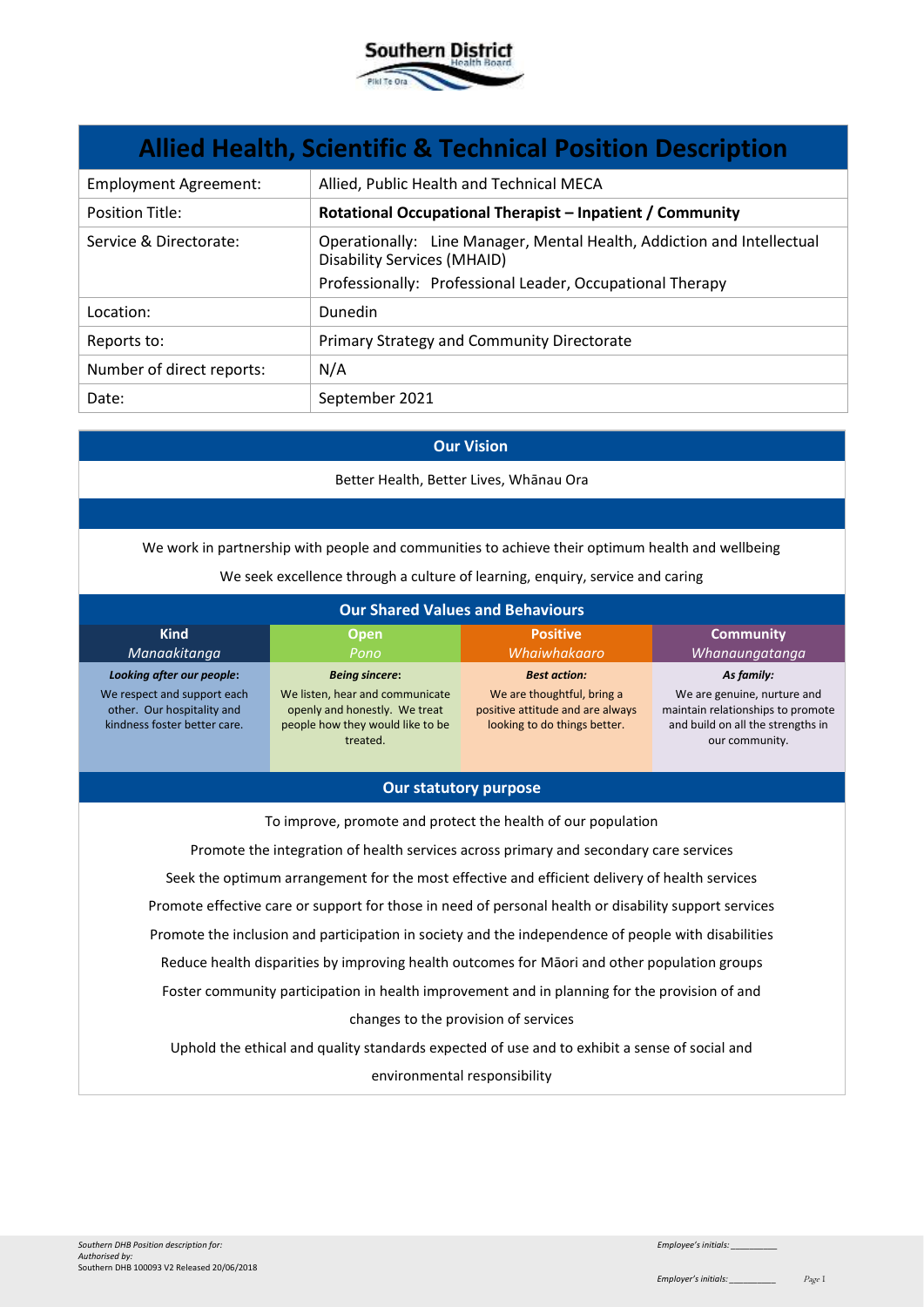# **PURPOSE OF ROLE**

Allied Health, Public Health, Scientific and Technical professionals work in teams providing a range of diagnostic, technical, therapeutic, direct patient care and support services that are critical to the other health professionals they work with and the communities they serve. This includes health professionals working to improve, promote and protect the wellbeing of the population.

This role will work collaboratively with all health professionals as well as the wider multi-disciplinary team throughout the Southern DHB in a way that is consistent with the organisation's vision and values. This includes interprofessional practice where multiple health workers from different professional backgrounds work together with patients, families, caregivers and communities to deliver the highest quality of care.

This way of working will ultimately benefit all our patients and communities.

This role is a new graduate rotational position working as part of the inter-professional healthcare team, and will be based in acute inpatient and community settings within the MHAID Service. This role provides safe and clinically/public health effective assessment and intervention, with a focus on developing capability with support from more experienced practitioners, coaches, and leaders. AH Professional within the first two years of practice.

# **Competencies**

The following competencies apply to this position. The employee will be assessed against these as part of their annual performance and development review.

| <b>Organisational Competencies</b> |                                                                                                                                                                                                                                                                                                                                    |  |
|------------------------------------|------------------------------------------------------------------------------------------------------------------------------------------------------------------------------------------------------------------------------------------------------------------------------------------------------------------------------------|--|
| <b>Customer Focus</b>              | Is dedicated to meeting the expectations and requirements of internal and external customers;<br>gets first hand customer information and uses it for improvements in products and services; acts<br>with customers in mind; establishes and maintains effective relationships with customers and<br>gains their trust and respect |  |
| <b>Integrity and Trust</b>         | Is widely trusted; is seen as a direct, truthful individual; can present the unvarnished truth in an<br>appropriate and helpful manner; keeps confidences; admits mistakes; doesn't misrepresent<br>him/herself for personal gain.                                                                                                 |  |
| <b>Drive For Results</b>           | Can be counted on to exceed goals successfully; Is constantly and consistently one of the top<br>performers; very bottom line oriented; steadfastly pushes self and others for results.                                                                                                                                            |  |
| <b>Role Specific Competencies</b>  |                                                                                                                                                                                                                                                                                                                                    |  |
| <b>Managing</b><br>diversity       | Manages all kinds and classes of people equitably; deals effectively with all races, nationalities,<br>cultures, disabilities irrespective of age and gender; supports equal and fair treatment and<br>opportunity for all                                                                                                         |  |
| <b>Priority Setting</b>            | Spends own time and the time of others on what is important; can quickly sense what will help<br>or hinder when seeking to accomplish goals; eliminates roadblocks; creates focus                                                                                                                                                  |  |
| <b>Problem Solving</b>             | Uses logic and established processes to solve difficult problems and achieve effective solutions;<br>can see hidden problems; Is excellent at honest analysis; looks beyond the obvious; doesn't stop<br>at the first answers                                                                                                      |  |

#### **KEY RELATIONSHIPS**

| <b>Within Southern DHB</b> |                                                                   | <b>External to Southern DHB</b>                                                                       |  |
|----------------------------|-------------------------------------------------------------------|-------------------------------------------------------------------------------------------------------|--|
|                            | AHS&T Professional Leaders (PLs)                                  | Clients, patients, families, whanau and caregivers<br>$\bullet$                                       |  |
|                            | Multidisciplinary colleagues working in interprofessional<br>ways | Services from the community, funding bodies,<br>$\bullet$<br>student or intern clinical liaison staff |  |
|                            | Operational manager                                               | Primary care - GPs, other medical staff<br>$\bullet$                                                  |  |
|                            | AHST Professional Development Facilitator                         | Relevant professional organisations<br>٠                                                              |  |
|                            | Administration staff                                              | Other service providers<br>٠                                                                          |  |
|                            | Relevant external services/organisations/stakeholders             |                                                                                                       |  |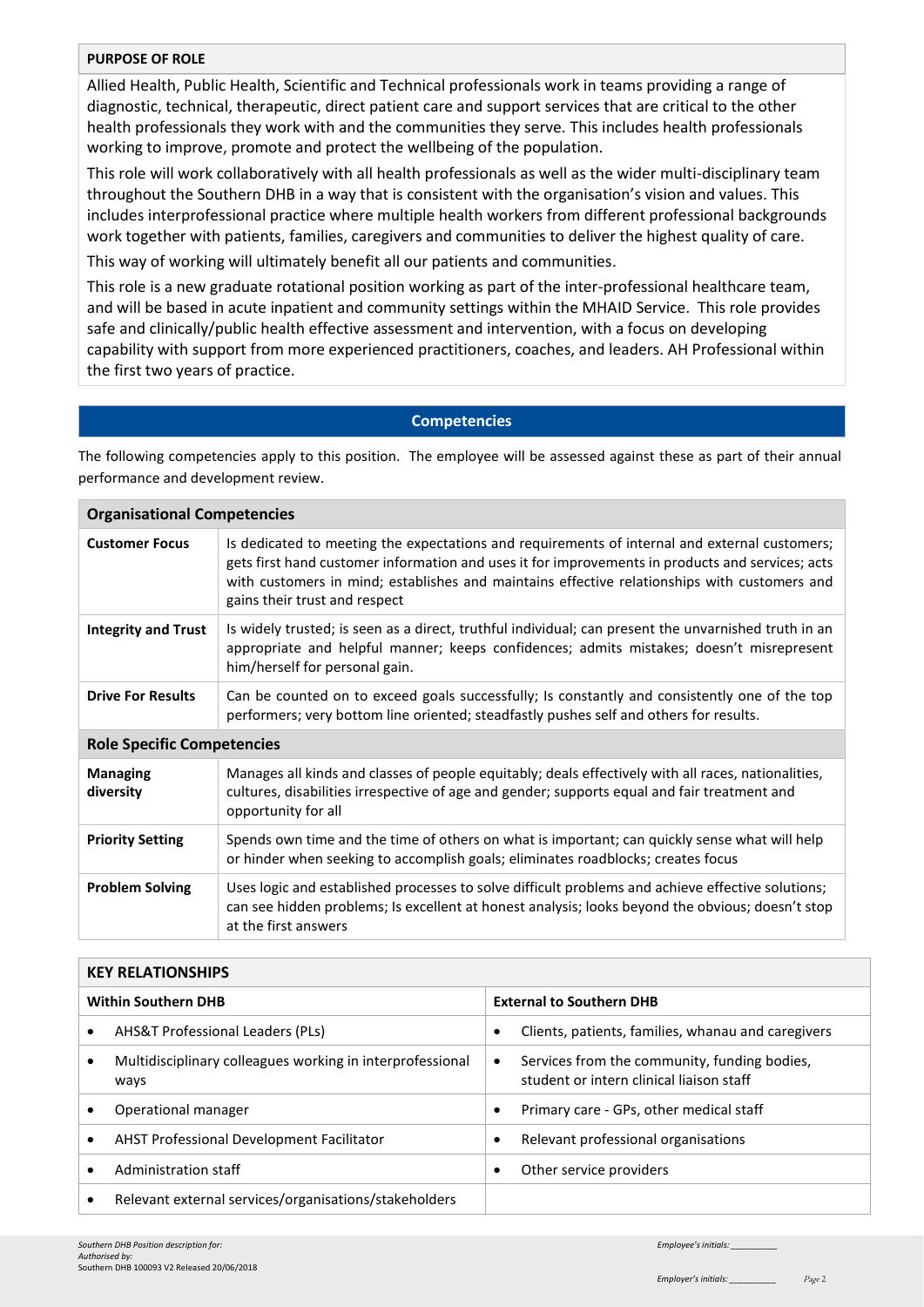# **PERSON SPECIFICATION:**

|                                                                                       | <b>ESSENTIAL</b>                                                                                                                                                                                                                                                                                                                                                                                                                                                                                                                                                                                                                                                                                               | <b>DESIRABLE</b>                                                                                                                                                                                                                                                                                                                                                                                                                                                                                                                                                                                                                                                                                                                                                                                                                                                                                                                                                                                                                                                                                               |  |
|---------------------------------------------------------------------------------------|----------------------------------------------------------------------------------------------------------------------------------------------------------------------------------------------------------------------------------------------------------------------------------------------------------------------------------------------------------------------------------------------------------------------------------------------------------------------------------------------------------------------------------------------------------------------------------------------------------------------------------------------------------------------------------------------------------------|----------------------------------------------------------------------------------------------------------------------------------------------------------------------------------------------------------------------------------------------------------------------------------------------------------------------------------------------------------------------------------------------------------------------------------------------------------------------------------------------------------------------------------------------------------------------------------------------------------------------------------------------------------------------------------------------------------------------------------------------------------------------------------------------------------------------------------------------------------------------------------------------------------------------------------------------------------------------------------------------------------------------------------------------------------------------------------------------------------------|--|
| <b>Education and</b><br><b>Qualifications (or</b><br>equivalent level of<br>learning) | Must be registered with the Occupational<br>$\bullet$<br>Therapy Board of New Zealand in accordance<br>with the HPCA Act 2004 and possess a current<br><b>Practising Certificate</b><br>Must actively participate in the Occupational<br>٠<br>Therapy Board of New Zealand's re-<br>certification programme<br>Must be eligible to work in New Zealand or<br>$\bullet$<br>have a work visa/permit<br>Committed to completion of Post Graduate<br>$\bullet$<br>Allied Health Certificate in Mental health                                                                                                                                                                                                       | Membership of Occupational Therapy<br>$\bullet$<br>New Zealand - Whakaora Ngangahau<br>Aotearoa                                                                                                                                                                                                                                                                                                                                                                                                                                                                                                                                                                                                                                                                                                                                                                                                                                                                                                                                                                                                                |  |
| <b>Experience</b>                                                                     | Organisational, time management and clinical<br>$\bullet$<br>priority-setting skills<br>Computer literacy: Word, Outlook<br>$\bullet$<br>Have an up to date knowledge of a variety of<br>$\bullet$<br>clinical areas, including mental health.<br>Experience of working actively and co-<br>$\bullet$<br>operatively in a multi-disciplinary clinical team                                                                                                                                                                                                                                                                                                                                                     | Placement experience working in the<br>$\bullet$<br>field of mental health either in an<br>inpatient or community setting.                                                                                                                                                                                                                                                                                                                                                                                                                                                                                                                                                                                                                                                                                                                                                                                                                                                                                                                                                                                     |  |
| <b>Knowledge and Skills:</b>                                                          | $\bullet$<br>Assessment and Treatment) Act 1992<br>$\bullet$<br>of the recovery model<br>$\bullet$<br>clinical team and with others as appropriate<br>$\bullet$<br>planning.<br>٠<br>group work (as appropriate).<br>$\bullet$<br>Development, www.tepou.co.nz/letsgetreal)<br>$\bullet$<br>Problems<br>Must possess a full and current NZ Driver's licence<br>$\bullet$                                                                                                                                                                                                                                                                                                                                       | Have an up to date knowledge and understanding of the Mental Health (Compulsory<br>Demonstrate a working knowledge of working from a strengths perspective and application<br>An ability to accurately assess risk or risky behaviours and communicate these within the<br>Knowledge and skills in relation to evidence based/best practice occupational therapy for<br>clients, including assessment (standardised/non standardised), and service user centred goal<br>Up to date knowledge in providing occupational therapy interventions, including 1:1 and<br>All employees of the Southern DHB working with in mental health and addiction services are<br>expected to demonstrate a commitment to "The Seven Real Skills" (Te Pou Workforce<br>All employees of the Southern DHB working within mental health are expected to<br>demonstrate competencies to work with clients who have co-existing mental health and<br>alcohol/drug problems at a capable or enhanced level, as outlined in Te Ariari o te Oranga:<br>The Assessment and Management of People with Co-existing Mental Health and Drug |  |
| <b>Personal Qualities</b>                                                             | A high level if interpersonal and communication skills<br>$\bullet$<br>Able to accept responsibility for own actions<br>$\bullet$<br>Commitment to ongoing professional development<br>$\bullet$<br>Willingness to hold colleagues accountable for high standards of clinical practice<br>$\bullet$<br>Resourceful and resilient; able to apply critical thinking to solve complex problems<br>$\bullet$<br>Ability to work constructively with others in order to resolve conflict<br>$\bullet$<br>Strengths based, outcome and solution focused<br>$\bullet$<br>Team player, reliable and responsive<br>$\bullet$<br>Flexible and adaptable, able to help lead change<br>$\bullet$<br>Honest and trustworthy |                                                                                                                                                                                                                                                                                                                                                                                                                                                                                                                                                                                                                                                                                                                                                                                                                                                                                                                                                                                                                                                                                                                |  |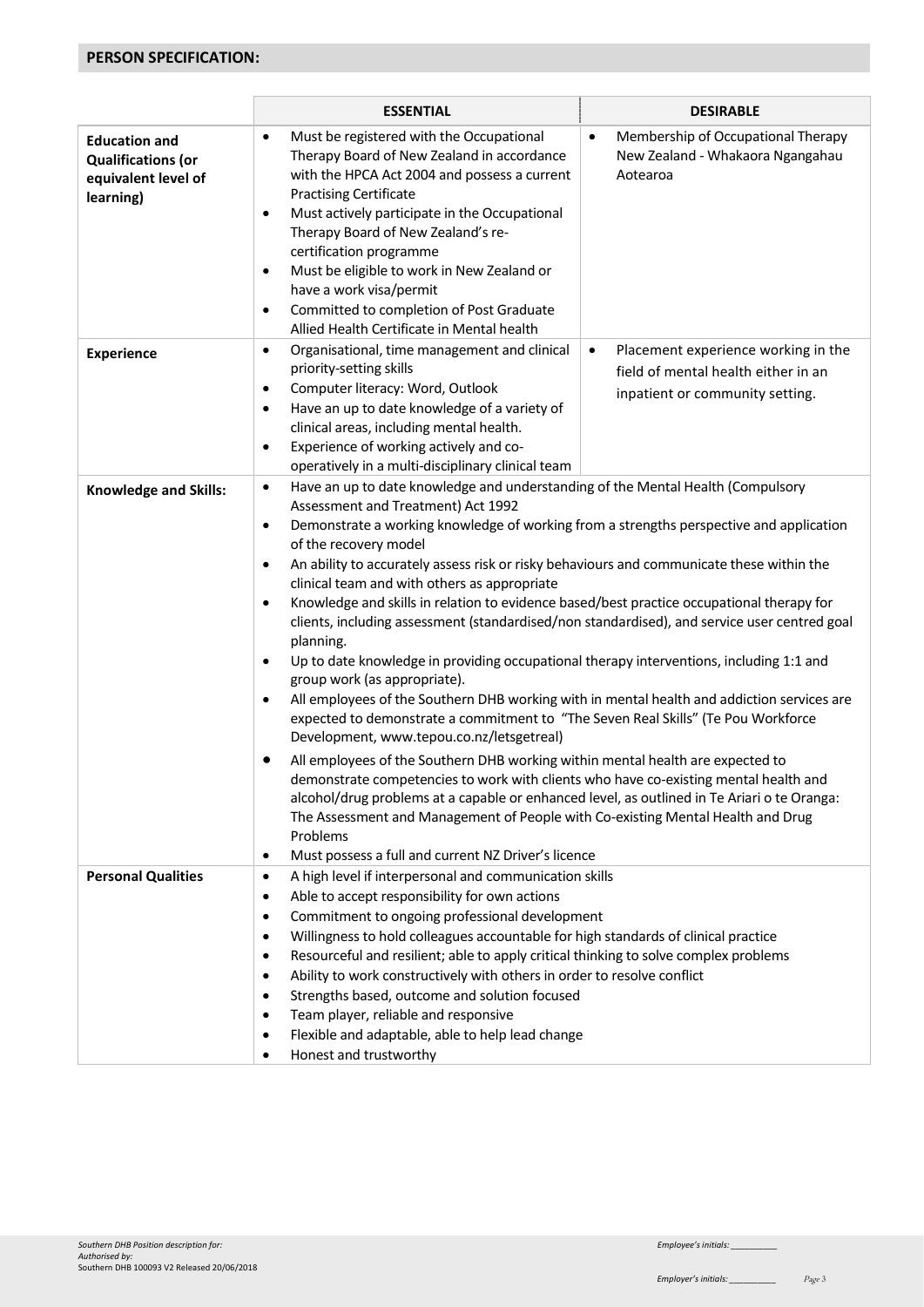#### **KEY RESULT AREAS/PILLARS OF PRACTICE:**

|                                    | <b>New Entry AH Professional</b>         |                                   |                                                     |  |
|------------------------------------|------------------------------------------|-----------------------------------|-----------------------------------------------------|--|
| <b>Clinical Practice</b>           | <b>Teaching &amp;</b><br><b>Learning</b> | Leadership &<br><b>Management</b> | <b>Service Improvement &amp;</b><br><b>Research</b> |  |
| <b>Māori Responsiveness</b>        |                                          |                                   |                                                     |  |
| Clinical Practice/ Te Mahi Haumanu |                                          |                                   |                                                     |  |
| Legislative requirements           |                                          | ٠                                 | You adhere to professional and legislative          |  |

- Practise in accordance with relevant legislation, codes, policies etc. and upholds consumer rights
- Uphold professional code of ethics

# **Assessments and interventions (if appropriate to profession)**

- Undertake accurate and comprehensive assessments and evaluations
- Plan and implement appropriate interventions
- Provide relevant education including any relevant alternative options - in a format that can be clearly understood
- Collaborate with patients-populations to set realistic, person-centred outcomes

#### **Evidence-based practice and research**

- Consistently refer to and relate practice to literature and research
- Critique, discuss and disseminate evidence based best practice
- Reflect on and evaluate the effectiveness of own practice

#### **Documentation**

- Maintain confidentiality of patient information and documentation
- Adhere to Southern DHB's documentation standards

#### **Culturally Sensitive Practice**

• Practices in a culturally safe manner

- You adhere to professional and legislative standards of practice
- You work according to the scope of your Annual Practising Certificate
- Your interventions are realistic and based on best practice
- You use standard measurement tools and equipment as set down by departmental or professional protocols
- Your documentation is timely, clear, concise and accurate
- You assist others to gain appropriate support and representation, which reflects their cultural needs and preferences.
- You implement evidence-based best practice procedures and guidelines
- You update your knowledge related to best practice guidelines and area of practice
- You maintain a professional portfolio or participate in an approved CPD programme (as per professional requirements)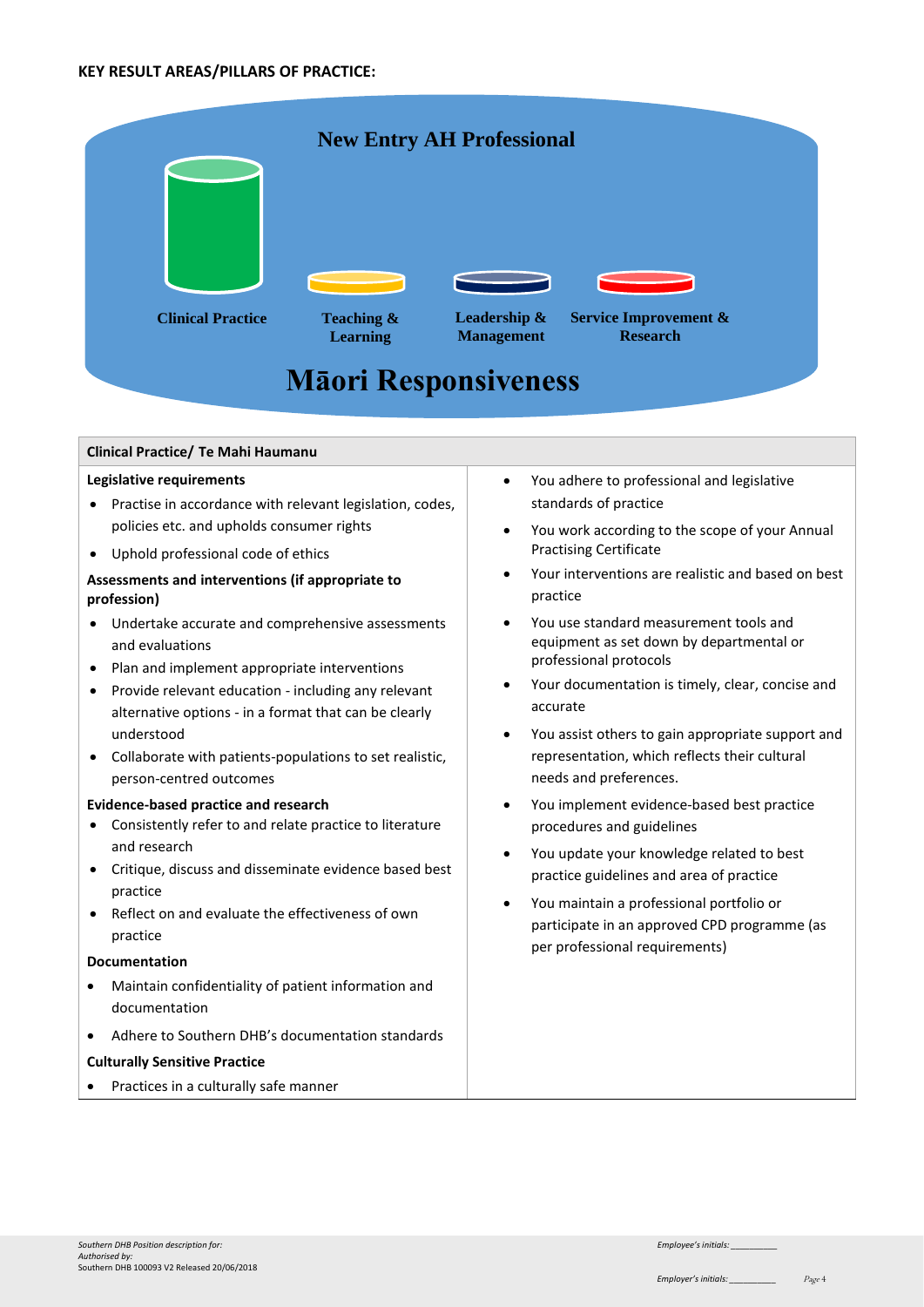| Leadership and Management/ Te Arahi me te Whakahaere                                                                                                                                                                                                                                                                                                                                                                                                                                                                                                                                                                                                                                                                                                                                                                    |                                                                                                                                                                                                                                                                                                                                                                                                                                                                                                                                                        |  |  |
|-------------------------------------------------------------------------------------------------------------------------------------------------------------------------------------------------------------------------------------------------------------------------------------------------------------------------------------------------------------------------------------------------------------------------------------------------------------------------------------------------------------------------------------------------------------------------------------------------------------------------------------------------------------------------------------------------------------------------------------------------------------------------------------------------------------------------|--------------------------------------------------------------------------------------------------------------------------------------------------------------------------------------------------------------------------------------------------------------------------------------------------------------------------------------------------------------------------------------------------------------------------------------------------------------------------------------------------------------------------------------------------------|--|--|
| Participate in and contribute to the functioning of the<br>interprofessional team<br>Attends and contributes to relevant department,<br>clinical and team meetings, leading and facilitating<br>such meetings as requested<br>Establish and maintain an effective working<br>$\bullet$<br>relationship with other staff<br><b>Time management</b><br>Manage own time adopting a disciplined approach to<br>establishing and following identified role-related<br>priorities<br><b>Skill Sharing</b><br>Share skills (as appropriate) with other health                                                                                                                                                                                                                                                                  | You have formal and informal systems in place for<br>$\bullet$<br>supporting colleagues<br>You maintain supervision records for students<br>$\bullet$<br>You participate as a team member to ensure the best<br>$\bullet$<br>outcomes for patients/ people<br>Your tasks are scheduled and completed in a timely<br>manner                                                                                                                                                                                                                             |  |  |
| professionals and unregulated (assistant) workforces                                                                                                                                                                                                                                                                                                                                                                                                                                                                                                                                                                                                                                                                                                                                                                    |                                                                                                                                                                                                                                                                                                                                                                                                                                                                                                                                                        |  |  |
| to enhance person centred outcomes                                                                                                                                                                                                                                                                                                                                                                                                                                                                                                                                                                                                                                                                                                                                                                                      |                                                                                                                                                                                                                                                                                                                                                                                                                                                                                                                                                        |  |  |
|                                                                                                                                                                                                                                                                                                                                                                                                                                                                                                                                                                                                                                                                                                                                                                                                                         |                                                                                                                                                                                                                                                                                                                                                                                                                                                                                                                                                        |  |  |
| Teaching & Learning / Ako Atu, Ako Mai<br>Of Self                                                                                                                                                                                                                                                                                                                                                                                                                                                                                                                                                                                                                                                                                                                                                                       |                                                                                                                                                                                                                                                                                                                                                                                                                                                                                                                                                        |  |  |
| Develop both personally and professionally to meet<br>$\bullet$<br>the changing needs of your career and profession<br>Reflect on and evaluate the effectiveness of own<br>$\bullet$<br>practice<br>Develop and maintain professional competency<br>$\bullet$<br>Appraisal, peer review, observed practice or other<br>$\bullet$<br>professional audits as applicable<br>Of Others<br>Contribute to the support and education of colleagues and<br>students to enhance development of the profession<br>Consistently refer to and relate practice to literature<br>$\bullet$<br>and research<br>Critique, discuss evidence based best practice<br>$\bullet$<br>Maintains an awareness of current developments in<br>$\bullet$<br>the clinical areas being worked in and make<br>recommendations to changes in practice. | You have formal and informal systems in place for<br>$\bullet$<br>supporting colleagues<br>You implement evidence-based best practice<br>$\bullet$<br>procedures and guidelines<br>You update your knowledge related to best<br>$\bullet$<br>practice guidelines and area of practice<br>You maintain a professional portfolio or<br>participate in an approved CPD programme (as<br>per professional requirements)<br>You hold current registration where applicable or<br>as required<br>You maintain an up-to-date professional<br>development plan |  |  |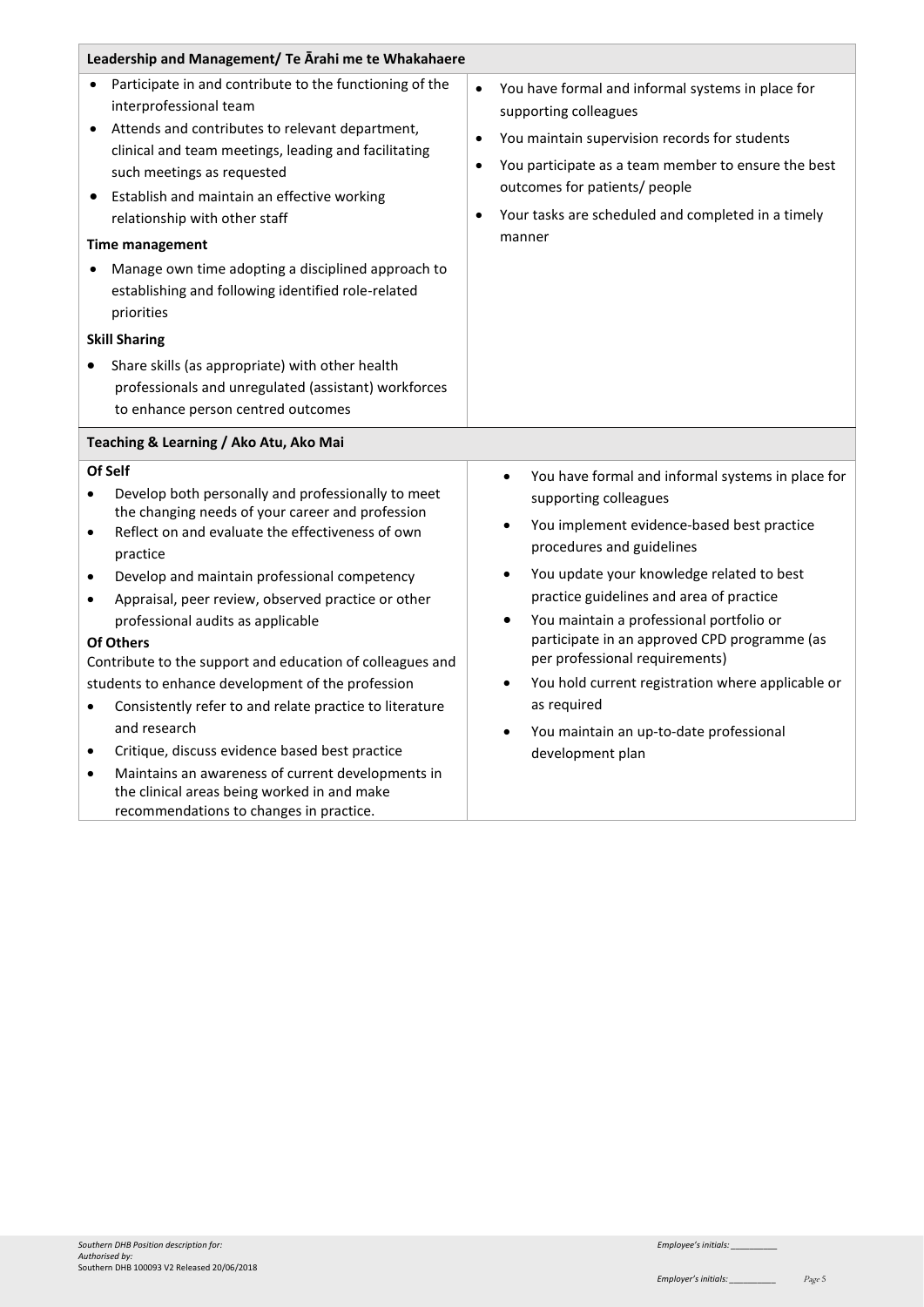| Service Improvement and Research / / Te Whakapai Ratonga me te Rangahau                                                                                                                                                                                                                                                                                                                                                                                                                                                                                                                                            |                                                                                                                                                                                                                                                                                                                                                                                                                                                                                                                         |  |  |
|--------------------------------------------------------------------------------------------------------------------------------------------------------------------------------------------------------------------------------------------------------------------------------------------------------------------------------------------------------------------------------------------------------------------------------------------------------------------------------------------------------------------------------------------------------------------------------------------------------------------|-------------------------------------------------------------------------------------------------------------------------------------------------------------------------------------------------------------------------------------------------------------------------------------------------------------------------------------------------------------------------------------------------------------------------------------------------------------------------------------------------------------------------|--|--|
| Broadens research and development skills through<br>$\bullet$<br>participation in local audit and research projects as<br>identified by team leaders, professional leaders or<br>other AH professionals.<br>Participates in quality improvement activities to<br>٠<br>develop and improve service delivery, clinical practice<br>or professional standards. This may include care<br>pathways / treatment protocols, standards of practice<br>etc.<br>Practises in a way that utilises resources in the most<br>$\bullet$<br>cost-effective manner, including inter-disciplinary and<br>transdisciplinary practice | Active participation in department quality and service<br>$\bullet$<br>developments.<br>Establishes working partnerships with external<br>$\bullet$<br>organisations to promote integrated working                                                                                                                                                                                                                                                                                                                      |  |  |
| <b>Other Duties</b>                                                                                                                                                                                                                                                                                                                                                                                                                                                                                                                                                                                                |                                                                                                                                                                                                                                                                                                                                                                                                                                                                                                                         |  |  |
| Undertaking duties from time to time that may be in<br>addition to those outlined above but which fall within your<br>capabilities and experience.<br>Act as a role model for the Southern DHB Organisational<br>Values.                                                                                                                                                                                                                                                                                                                                                                                           | You respond positively to requests for assistance in<br>$\bullet$<br>own and other areas, demonstrating adaptability and<br>willingness.<br>You produce work that complies with SDHB processes<br>$\bullet$<br>and reflects best practice.<br>Research undertaken is robust and well considered.<br>$\bullet$<br>Live and support the DHB values in everything you do.<br>$\bullet$                                                                                                                                     |  |  |
| Professional Development - self                                                                                                                                                                                                                                                                                                                                                                                                                                                                                                                                                                                    |                                                                                                                                                                                                                                                                                                                                                                                                                                                                                                                         |  |  |
| Identifying areas for personal and professional<br>development.                                                                                                                                                                                                                                                                                                                                                                                                                                                                                                                                                    | Training and development goals are identified/agreed<br>$\bullet$<br>with your manager.<br>Performance objectives reviewed annually with your<br>$\bullet$<br>manager.<br>You actively seek feedback and accept constructive<br>$\bullet$<br>criticism.                                                                                                                                                                                                                                                                 |  |  |
| <b>Health, Safety and Wellbeing</b>                                                                                                                                                                                                                                                                                                                                                                                                                                                                                                                                                                                |                                                                                                                                                                                                                                                                                                                                                                                                                                                                                                                         |  |  |
| Taking all practicable steps to ensure personal safety and<br>the safety of others while at work, in accordance with the<br>Southern DHB's Health, Safety and Wellbeing policies,<br>procedures and systems.                                                                                                                                                                                                                                                                                                                                                                                                       | You understand and consistently meet your<br>$\bullet$<br>obligations under Southern DHB's Health and Safety<br>policy/procedures.<br>You actively encourage and challenge your peers to<br>$\bullet$<br>work in a safe manner.                                                                                                                                                                                                                                                                                         |  |  |
|                                                                                                                                                                                                                                                                                                                                                                                                                                                                                                                                                                                                                    | Effort is made to strive for best practice in Health and<br>$\bullet$<br>Safety at all times.                                                                                                                                                                                                                                                                                                                                                                                                                           |  |  |
| <b>Treaty of Waitangi</b>                                                                                                                                                                                                                                                                                                                                                                                                                                                                                                                                                                                          |                                                                                                                                                                                                                                                                                                                                                                                                                                                                                                                         |  |  |
| The principles of Te Tiriti, as articulated by the courts and<br>the Waitangi Tribunal, underpin the Ministry's<br>commitment to Te Tiriti. Tino rangatiratanga, Equity,<br>Active protection, Options and Partnership will guide your<br>interaction with others on a day to day basis.                                                                                                                                                                                                                                                                                                                           | Tino rangatiratanga - Providing for Māori self-<br>$\bullet$<br>determination and mana motuhake in the design,<br>delivery and monitoring of health and disability<br>services.<br>Equity - Being committed to achieving equitable<br>$\bullet$<br>health outcomes for Māori.<br>Active protection - Acting to the fullest extent<br>$\bullet$                                                                                                                                                                          |  |  |
|                                                                                                                                                                                                                                                                                                                                                                                                                                                                                                                                                                                                                    | practicable to achieve equitable health outcomes for<br>Māori. This includes ensuring that the Crown, its<br>agents and its Treaty partner under Te Tiriti are well<br>informed on the extent, and nature, of both Māori<br>health outcomes and efforts to achieve Māori health<br>equity.<br>Options - Providing for and properly resourcing<br>$\bullet$<br>kaupapa Māori health and disability services.<br>Furthermore, the Crown is obliged to ensure that all<br>health and disability services are provided in a |  |  |